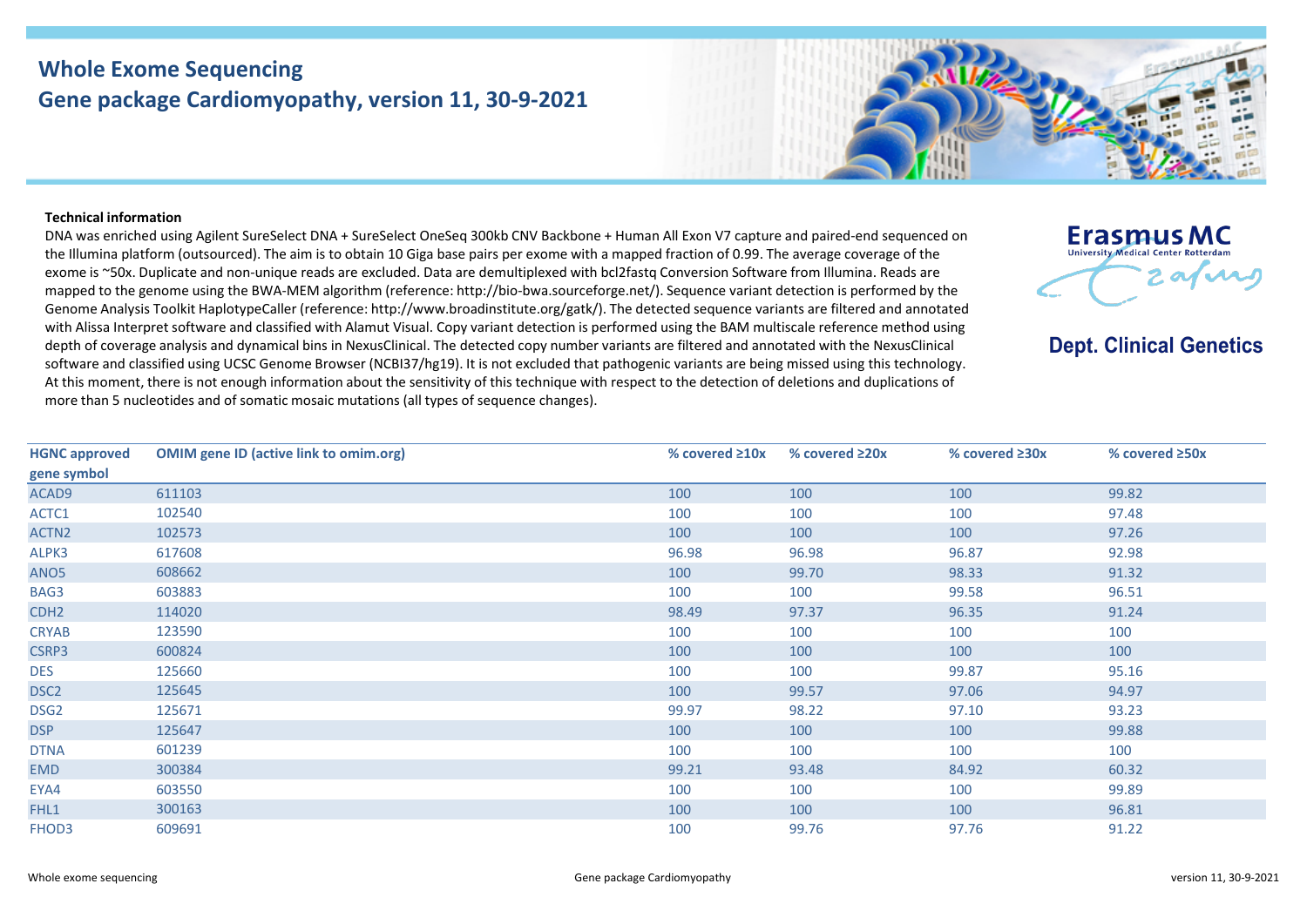| <b>HGNC approved</b> | <b>OMIM gene ID (active link to omim.org)</b> | % covered $\geq 10x$ | % covered ≥20x | % covered ≥30x | % covered ≥50x |  |
|----------------------|-----------------------------------------------|----------------------|----------------|----------------|----------------|--|
| gene symbol          |                                               |                      |                |                |                |  |
| <b>FKTN</b>          | 607440                                        | 100                  | 100            | 99.52          | 93.95          |  |
| <b>FLNC</b>          | 102565                                        | 100                  | 100            | 99.85          | 96.85          |  |
| GATAD1               | 614518                                        | 100                  | 100            | 100            | 95.26          |  |
| <b>GLA</b>           | 300644                                        | 100                  | 100            | 100            | 97.62          |  |
| HCN4                 | 605206                                        | 100                  | 99.32          | 97.77          | 88.70          |  |
| <b>ILK</b>           | 602366                                        | 100                  | 99.94          | 99.94          | 99.94          |  |
| JPH <sub>2</sub>     | 605267                                        | 100                  | 100            | 100            | 100            |  |
| <b>JUP</b>           | 173325                                        | 100                  | 100            | 100            | 98.14          |  |
| KIF20A               | 605664                                        | 100                  | 100            | 100            | 100            |  |
| LAMP <sub>2</sub>    | 309060                                        | 100                  | 100            | 99.04          | 84.25          |  |
| <b>LMNA</b>          | 150330                                        | 100                  | 100            | 99.60          | 84.95          |  |
| MIB1                 | 608677                                        | 100                  | 99.59          | 98.52          | 93.91          |  |
| MYBPC3               | 600958                                        | 100                  | 99.64          | 97.68          | 94.21          |  |
| MYH <sub>6</sub>     | 160710                                        | 100                  | 99.86          | 99.33          | 95.20          |  |
| MYH7                 | 160760                                        | 100                  | 100            | 99.94          | 94.93          |  |
| MYL <sub>2</sub>     | 160781                                        | 100                  | 100            | 100            | 100            |  |
| MYL3                 | 160790                                        | 100                  | 100            | 100            | 86.24          |  |
| MYLK2                | 606566                                        | 100                  | 100            | 100            | 98.35          |  |
| MYOZ1                | 605603                                        | 100                  | 100            | 100            | 98.29          |  |
| MYOZ2                | 605602                                        | 100                  | 100            | 100            | 96.86          |  |
| <b>MYPN</b>          | 608517                                        | 100                  | 100            | 99.95          | 97.43          |  |
| <b>NEBL</b>          | 605491                                        | 100                  | 100            | 100            | 100            |  |
| <b>NEXN</b>          | 613121                                        | 100                  | 98.06          | 88.37          | 76.53          |  |
| <b>NKX2-5</b>        | 600584                                        | 100                  | 98.78          | 90.26          | 42.09          |  |
| PDLIM3               | 605889                                        | 100                  | 100            | 100            | 100            |  |
| PKP <sub>2</sub>     | 602861                                        | 100                  | 99.81          | 95.84          | 91.40          |  |
| <b>PLN</b>           | 172405                                        | 100                  | 100            | 100            | 100            |  |
| PPA <sub>2</sub>     | 609988                                        | 100                  | 99.47          | 92.41          | 72.66          |  |
| <b>PPCS</b>          | 609853                                        | 100                  | 100            | 99.85          | 89.48          |  |
| PPP1R13L             | 607463                                        | 100                  | 96.82          | 88.45          | 67.82          |  |
| PRDM16               | 605557                                        | 100                  | 99.21          | 97.43          | 92.90          |  |
| PRKAG2               | 602743                                        | 99.88                | 97.14          | 95.95          | 87.62          |  |
| PTPN11               | 176876                                        | 98.37                | 98.37          | 98.37          | 98.37          |  |
| RAF1                 | 164760                                        | 100                  | 100            | 99.87          | 97.21          |  |
| <b>RBM20</b>         | 613171                                        | 100                  | 100            | 99.99          | 93.93          |  |
| RYR <sub>2</sub>     | 180902                                        | 100                  | 99.78          | 98.65          | 96.43          |  |
| SCN5A                | 600163                                        | 100                  | 100            | 99.69          | 98.05          |  |
| SGCD                 | 601411                                        | 100                  | 100            | 100            | 99.17          |  |
| SOS1                 | 182530                                        | 100                  | 98.47          | 97.56          | 94.16          |  |
| <b>TAFAZZIN</b>      | 300394                                        | No coverage data     |                |                |                |  |